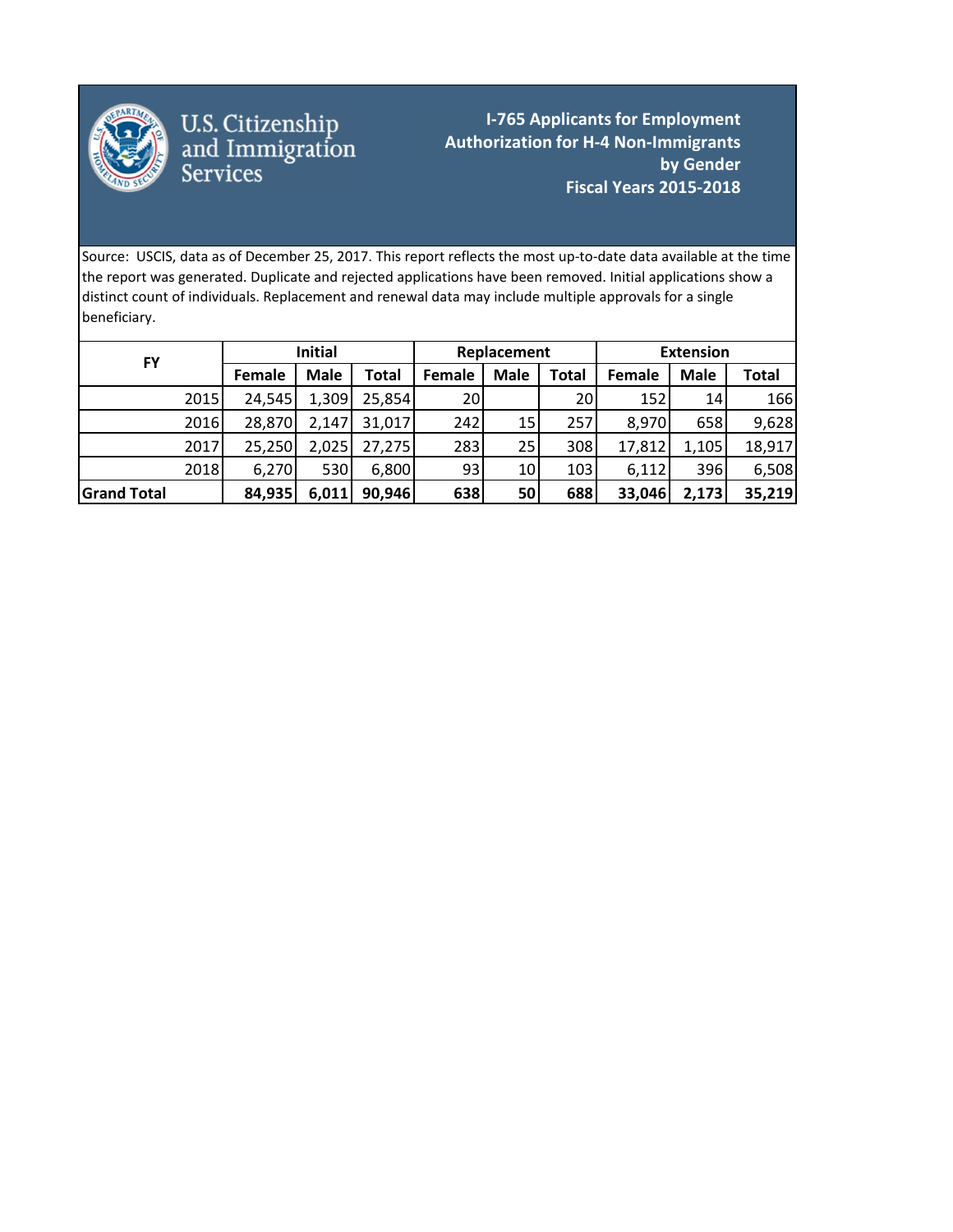

## U.S. Citizenship<br>and Immigration<br>Services

**I‐765 Applicants for Employment Authorization for H‐4 Non‐ Immigrants by Country of Birth (Initial Approval) Fiscal Years 2015‐2018**

Source: USCIS, data as of December 25, 2017. This report reflects the most up‐to‐date data available at the time the report was generated. Duplicate and rejected applications have been removed. Initial applications show a distinct count of individuals. Per USCIS best practices, units of less than 10 are aggregated so as to limit the possibility of the de-anonymization of data. "D" represents data withheld to protect privacy.

| Initial   |                             |                  |  |  |
|-----------|-----------------------------|------------------|--|--|
| <b>FY</b> | <b>Country of Birth</b>     | <b>Approvals</b> |  |  |
| 2015      |                             | 25,854           |  |  |
|           | <b>AUSTRIA</b>              | D                |  |  |
|           | <b>BAHRAIN</b>              | D                |  |  |
|           | BANGLADESH                  | D                |  |  |
|           | <b>BARBADOS</b>             | D                |  |  |
|           | <b>BOLIVIA</b>              | D                |  |  |
|           | <b>BRAZIL</b>               | $\mathsf D$      |  |  |
|           | <b>BURMA</b>                | D                |  |  |
|           | CAMEROON                    | D                |  |  |
|           | CANADA                      | 12               |  |  |
|           | CHINA, PEOPLE'S REPUBLIC OF | 711              |  |  |
|           | COLOMBIA                    | D                |  |  |
|           | <b>EAST TIMOR</b>           | D                |  |  |
|           | <b>EGYPT</b>                | D                |  |  |
|           | <b>EL SALVADOR</b>          | D                |  |  |
|           | <b>ETHIOPIA</b>             | D                |  |  |
|           | <b>FINLAND</b>              | $\overline{D}$   |  |  |
|           | <b>FRANCE</b>               | D                |  |  |
|           | <b>GERMANY</b>              | $\overline{D}$   |  |  |
|           | <b>GHANA</b>                | D                |  |  |
|           | <b>HONDURAS</b>             | D                |  |  |
|           | <b>HONG KONG</b>            | D                |  |  |
|           | <b>INDIA</b>                | 24,791           |  |  |
|           | <b>INDONESIA</b>            | D                |  |  |
|           | <b>IRAN</b>                 | D                |  |  |
|           | <b>IRAQ</b>                 | D                |  |  |
|           | <b>IRELAND</b>              | D                |  |  |
|           | <b>ISRAEL</b>               | $\overline{D}$   |  |  |
|           | <b>ITALY</b>                | $\mathsf D$      |  |  |
|           | <b>JAMAICA</b>              | $\overline{D}$   |  |  |
|           | <b>JAPAN</b>                | $\mathsf D$      |  |  |
|           | <b>JORDAN</b>               | $\mathsf D$      |  |  |
|           | <b>KENYA</b>                | D                |  |  |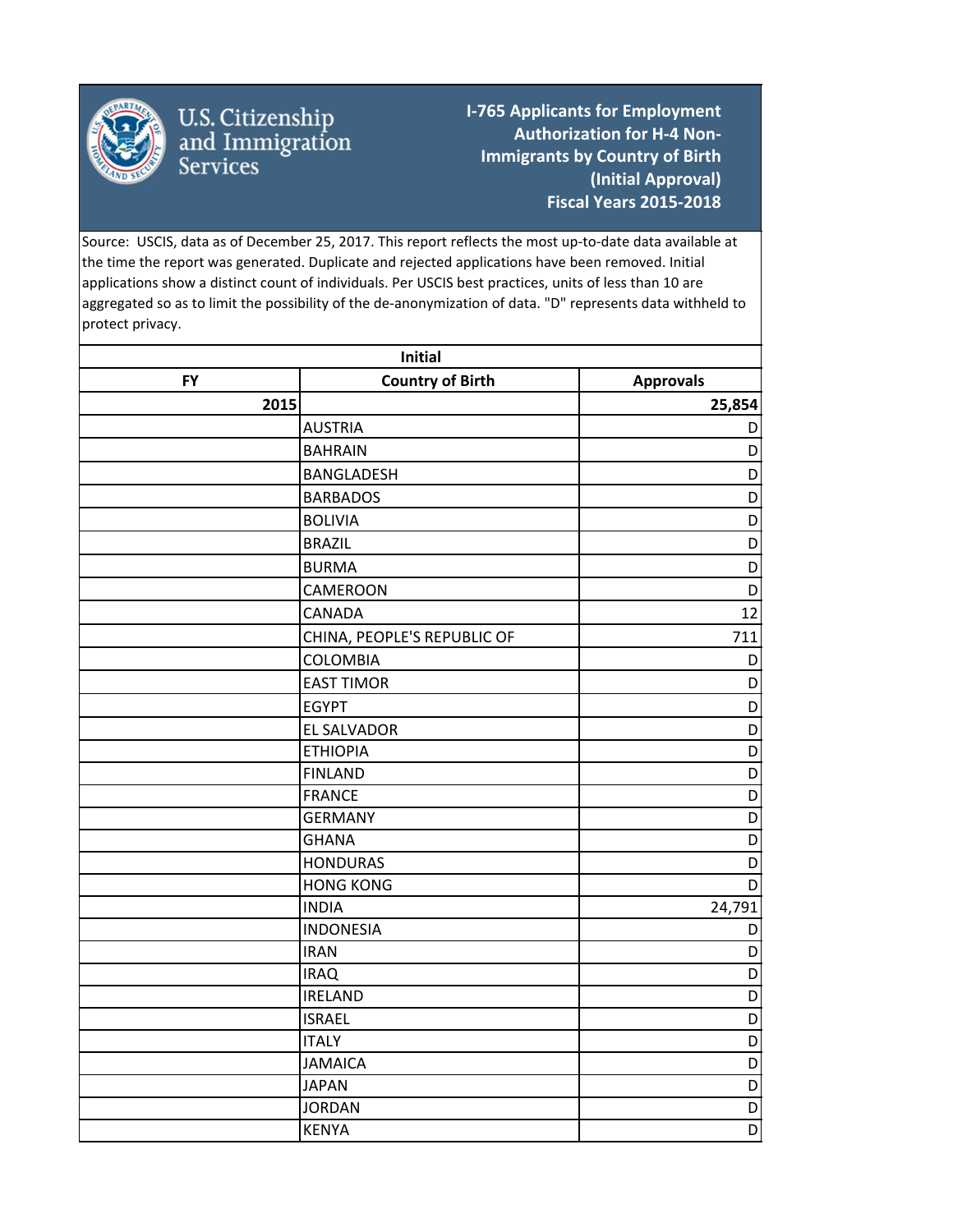| <b>FY</b> | <b>Country of Birth</b> | <b>Approvals</b> |
|-----------|-------------------------|------------------|
|           | KOREA, SOUTH            | D                |
|           | <b>KUWAIT</b>           | D                |
|           | <b>LEBANON</b>          | D                |
|           | <b>MALAYSIA</b>         | D                |
|           | <b>MEXICO</b>           | D                |
|           | <b>MOROCCO</b>          | D                |
|           | <b>NEPAL</b>            | D                |
|           | NICARAGUA               | D                |
|           | <b>NIGERIA</b>          | D                |
|           | <b>OMAN</b>             | D                |
|           | <b>PAKISTAN</b>         | 11               |
|           | PERU                    | D                |
|           | <b>PHILIPPINES</b>      | 91               |
|           | <b>POLAND</b>           | D                |
|           | <b>PORTUGAL</b>         | D                |
|           | <b>ROMANIA</b>          | D                |
|           | <b>RUSSIA</b>           | D                |
|           | <b>SAUDI ARABIA</b>     | D                |
|           | SENEGAL                 | D                |
|           | <b>SINGAPORE</b>        | D                |
|           | <b>SLOVAK REPUBLIC</b>  | D                |
|           | <b>SOUTH AFRICA</b>     | D                |
|           | <b>SPAIN</b>            | D                |
|           | <b>SRI LANKA</b>        | D                |
|           | ST. VINCENT/GRENADINES  | D                |
|           | SWITZERLAND             | D                |
|           | <b>SYRIA</b>            | D                |
|           | <b>TAIWAN</b>           | D                |
|           | <b>TAJIKISTAN</b>       | D                |
|           | <b>THAILAND</b>         | D                |
|           | TRINIDAD AND TOBAGO     | $\mathsf{D}$     |
|           | <b>TURKEY</b>           | D                |
|           | <b>UGANDA</b>           | D                |
|           | <b>UKRAINE</b>          | D                |
|           | UNITED ARAB EMIRATES    | D                |
|           | UNITED KINGDOM          | D                |
|           | <b>NOT REPORTED</b>     | 82               |
|           | VENEZUELA               | D                |
|           | <b>VIETNAM</b>          | D                |
|           | ZAMBIA                  | D                |
|           | ZIMBABWE                | D                |
| 2016      |                         | 31,017           |
|           | <b>ALGERIA</b>          | D                |
|           | ARGENTINA               | D                |
|           | <b>ARMENIA</b>          | D                |
|           | <b>AUSTRALIA</b>        | D                |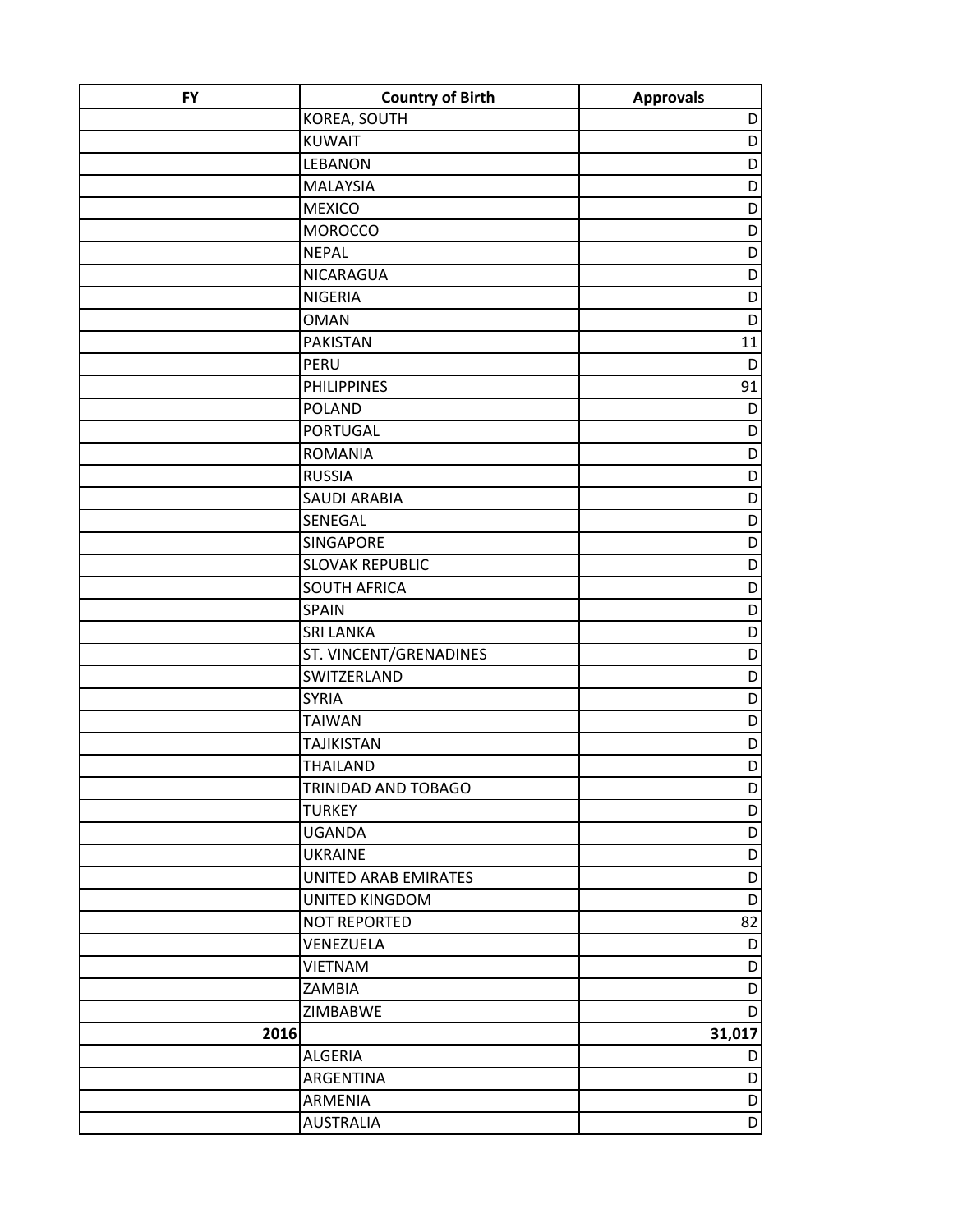| <b>FY</b> | <b>Country of Birth</b>     | <b>Approvals</b> |
|-----------|-----------------------------|------------------|
|           | AZERBAIJAN                  | D                |
|           | <b>BANGLADESH</b>           | D                |
|           | <b>BELGIUM</b>              | D                |
|           | <b>BRAZIL</b>               | 17               |
|           | <b>BRUNEI</b>               | D                |
|           | <b>BULGARIA</b>             | D                |
|           | <b>BURMA</b>                | D                |
|           | <b>CAMEROON</b>             | D                |
|           | CANADA                      | 21               |
|           | <b>CHILE</b>                | D                |
|           | CHINA, PEOPLE'S REPUBLIC OF | 1,564            |
|           | <b>COLOMBIA</b>             | D                |
|           | <b>COSTA RICA</b>           | D                |
|           | <b>CROATIA</b>              | D                |
|           | <b>DENMARK</b>              | D                |
|           | <b>DOMINICAN REPUBLIC</b>   | D                |
|           | <b>EGYPT</b>                | D                |
|           | <b>EL SALVADOR</b>          | D                |
|           | <b>ETHIOPIA</b>             | D                |
|           | <b>FRANCE</b>               | 10               |
|           | <b>FRENCH POLYNESIA</b>     | D                |
|           | <b>GERMANY</b>              | D                |
|           | <b>GHANA</b>                | D                |
|           | <b>GREECE</b>               | D                |
|           | <b>GUATEMALA</b>            | D                |
|           | <b>HAITI</b>                | D                |
|           | <b>HONDURAS</b>             | D                |
|           | <b>HONG KONG</b>            | D                |
|           | <b>HUNGARY</b>              | D                |
|           | <b>INDIA</b>                | 28,660           |
|           | <b>INDONESIA</b>            | $\mathsf{D}$     |
|           | <b>IRAN</b>                 | D                |
|           | <b>ISRAEL</b>               | 13               |
|           | <b>ITALY</b>                | D                |
|           | <b>JAMAICA</b>              | D                |
|           | <b>JAPAN</b>                | 10               |
|           | <b>JORDAN</b>               | D                |
|           | KAZAKHSTAN                  | D                |
|           | <b>KENYA</b>                | D                |
|           | <b>KOREA</b>                | D                |
|           | KOREA, SOUTH                | 17               |
|           | <b>KUWAIT</b>               | D                |
|           | KYRGYZSTAN                  | D                |
|           | <b>LEBANON</b>              | D                |
|           | LIBYA                       | D                |
|           | MALAYSIA                    | D                |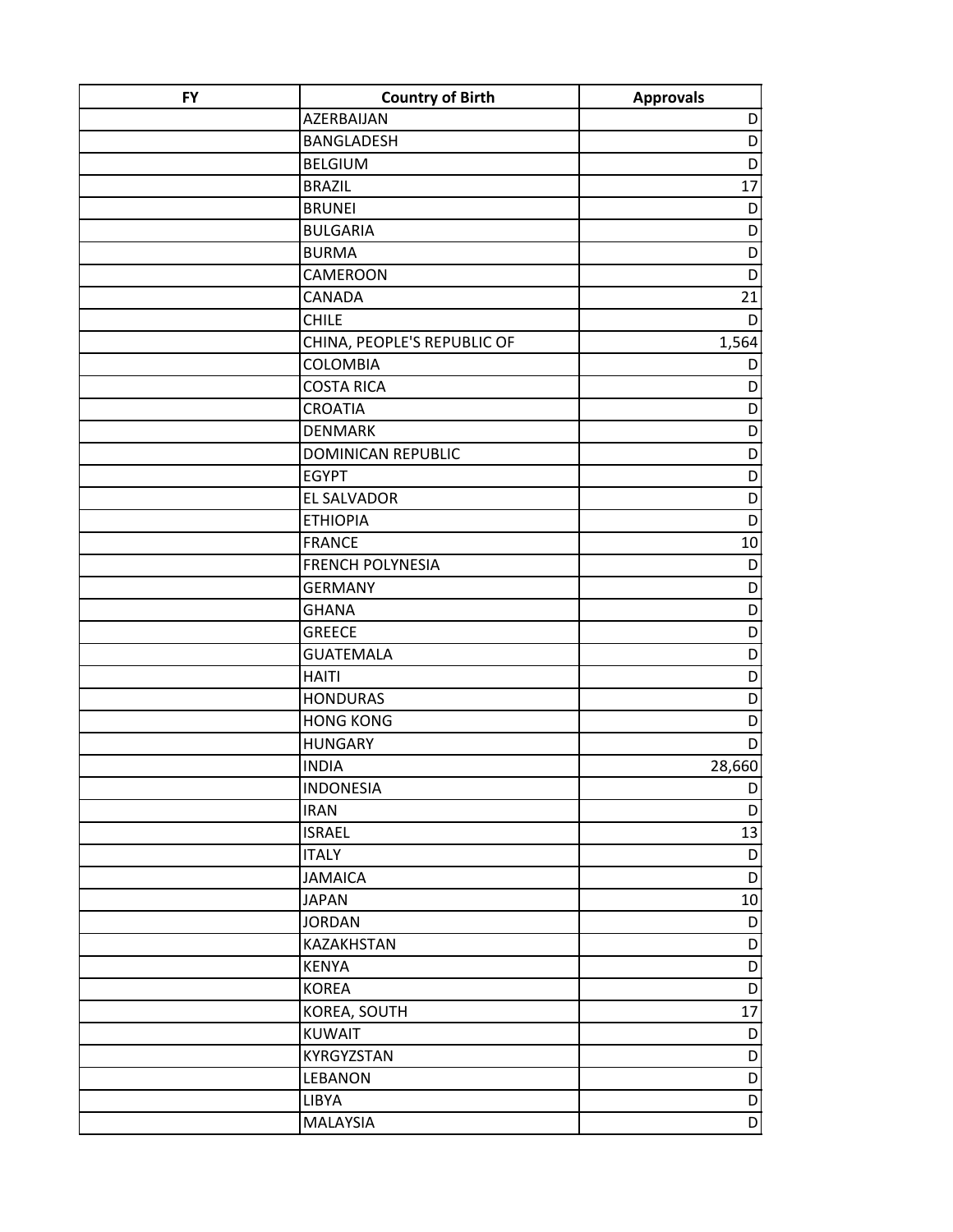| <b>FY</b> | <b>Country of Birth</b>      | <b>Approvals</b> |
|-----------|------------------------------|------------------|
|           | <b>MEXICO</b>                | 12               |
|           | <b>MONGOLIA</b>              | D                |
|           | <b>MOROCCO</b>               | D                |
|           | <b>NEPAL</b>                 | 15               |
|           | NETHERLANDS                  | D                |
|           | <b>NEW ZEALAND</b>           | D                |
|           | <b>NIGER</b>                 | D                |
|           | <b>NIGERIA</b>               | 12               |
|           | <b>PAKISTAN</b>              | 18               |
|           | PARAGUAY                     | D                |
|           | PERU                         | D                |
|           | <b>PHILIPPINES</b>           | 248              |
|           | <b>POLAND</b>                | D                |
|           | QATAR                        | D                |
|           | <b>ROMANIA</b>               | D                |
|           | <b>RUSSIA</b>                | D                |
|           | <b>SAUDI ARABIA</b>          | D                |
|           | SENEGAL                      | D                |
|           | <b>SERBIA</b>                | D                |
|           | <b>SERBIA AND MONTENEGRO</b> | D                |
|           | <b>SINGAPORE</b>             | D                |
|           | <b>SLOVENIA</b>              | D                |
|           | <b>SOUTH AFRICA</b>          | D                |
|           | <b>SPAIN</b>                 | D                |
|           | <b>SRI LANKA</b>             | D                |
|           | <b>SWEDEN</b>                | D                |
|           | SWITZERLAND                  | D                |
|           | <b>TAIWAN</b>                | D                |
|           | <b>TANZANIA</b>              | D                |
|           | <b>THAILAND</b>              | D                |
|           | TRINIDAD AND TOBAGO          | $\mathsf{D}$     |
|           | <b>TURKEY</b>                | D                |
|           | TURKMENISTAN                 | D                |
|           | <b>UGANDA</b>                | $\mathsf D$      |
|           | <b>UKRAINE</b>               | $\mathsf D$      |
|           | UNITED ARAB EMIRATES         | 18               |
|           | UNITED KINGDOM               | 17               |
|           | NOT REPORTED                 | 120              |
|           | <b>URUGUAY</b>               | D                |
|           | VENEZUELA                    | 12               |
|           | <b>VIETNAM</b>               | D                |
|           | ZAMBIA                       | D                |
| 2017      |                              | 27,275           |
|           | <b>ALBANIA</b>               | D                |
|           | ARGENTINA                    | D                |
|           | <b>AUSTRALIA</b>             | $\mathsf{D}$     |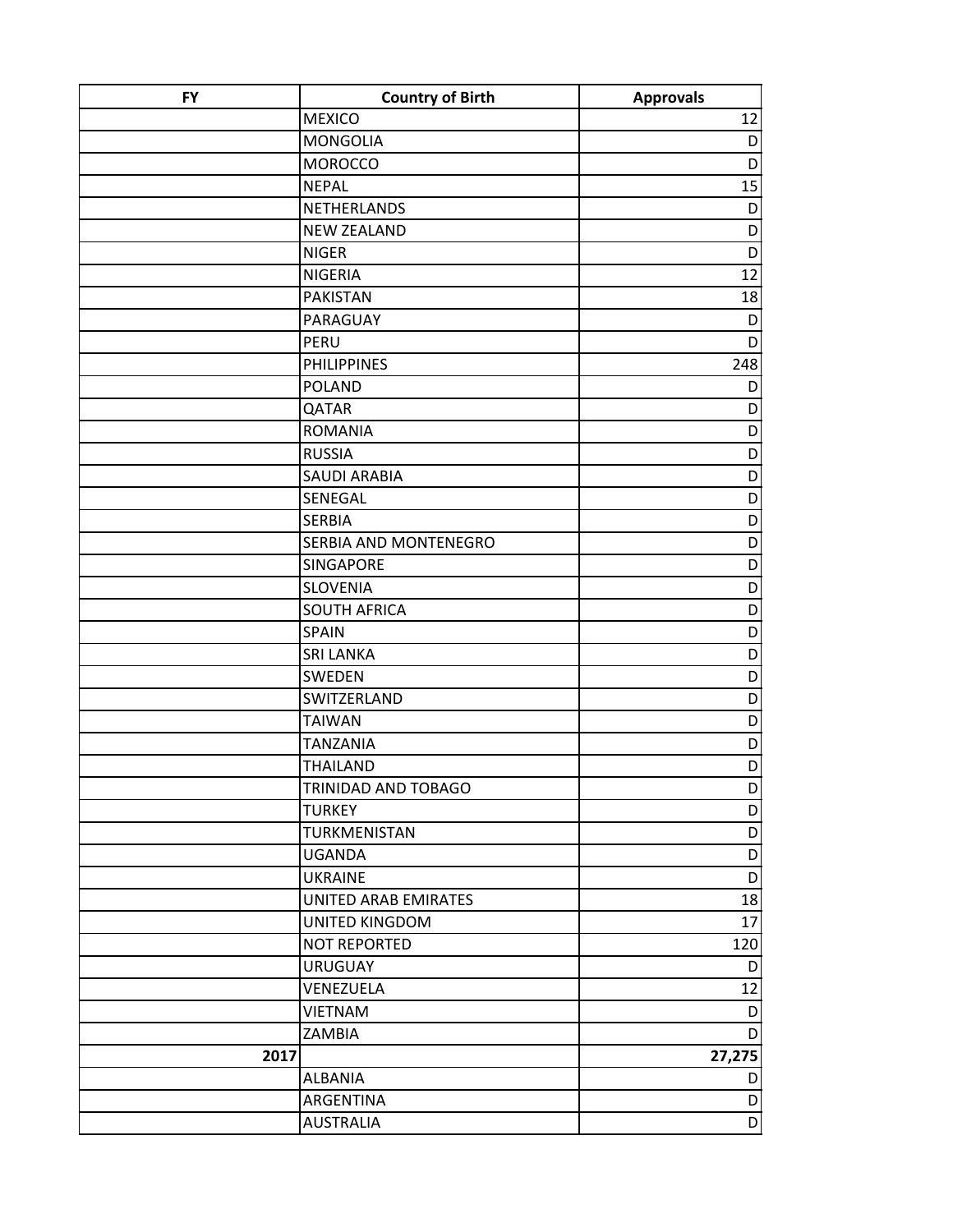| <b>FY</b> | <b>Country of Birth</b>     | <b>Approvals</b> |
|-----------|-----------------------------|------------------|
|           | <b>AUSTRIA</b>              | D                |
|           | <b>BAHRAIN</b>              | D                |
|           | <b>BANGLADESH</b>           | D                |
|           | <b>BELGIUM</b>              | D                |
|           | <b>BELIZE</b>               | D                |
|           | <b>BRAZIL</b>               | D                |
|           | <b>BULGARIA</b>             | D                |
|           | <b>CAMEROON</b>             | D                |
|           | <b>CANADA</b>               | 21               |
|           | <b>CHILE</b>                | D                |
|           | CHINA, PEOPLE'S REPUBLIC OF | 1,832            |
|           | <b>COLOMBIA</b>             | D                |
|           | <b>COSTA RICA</b>           | D                |
|           | <b>CZECH REPUBLIC</b>       | D                |
|           | <b>ECUADOR</b>              | D                |
|           | <b>EGYPT</b>                | D                |
|           | <b>EL SALVADOR</b>          | D                |
|           | <b>FRANCE</b>               | D                |
|           | <b>GEORGIA</b>              | D                |
|           | <b>GERMANY</b>              | D                |
|           | <b>GHANA</b>                | D                |
|           | <b>GREECE</b>               | D                |
|           | <b>GUATEMALA</b>            | D                |
|           | <b>GUYANA</b>               | D                |
|           | <b>HONG KONG</b>            | D                |
|           | <b>HUNGARY</b>              | D                |
|           | <b>INDIA</b>                | 24,779           |
|           | <b>INDONESIA</b>            | D                |
|           | <b>IRAN</b>                 | D                |
|           | <b>IRAQ</b>                 | D                |
|           | <b>IRELAND</b>              | $\mathsf{D}$     |
|           | <b>ISRAEL</b>               | D                |
|           | <b>ITALY</b>                | $\mathsf D$      |
|           | <b>JAMAICA</b>              | $\mathsf D$      |
|           | <b>JAPAN</b>                | $\mathsf D$      |
|           | <b>JORDAN</b>               | D                |
|           | <b>KENYA</b>                | D<br>D           |
|           | KOREA, SOUTH                |                  |
|           | <b>KUWAIT</b>               | D                |
|           | <b>LEBANON</b><br>LIBYA     | D<br>D           |
|           | LITHUANIA                   | D                |
|           |                             |                  |
|           | <b>MALAYSIA</b>             | D                |
|           | <b>MEXICO</b>               | 17               |
|           | <b>NEPAL</b>                | 20               |
|           | NETHERLANDS                 | $\mathsf D$      |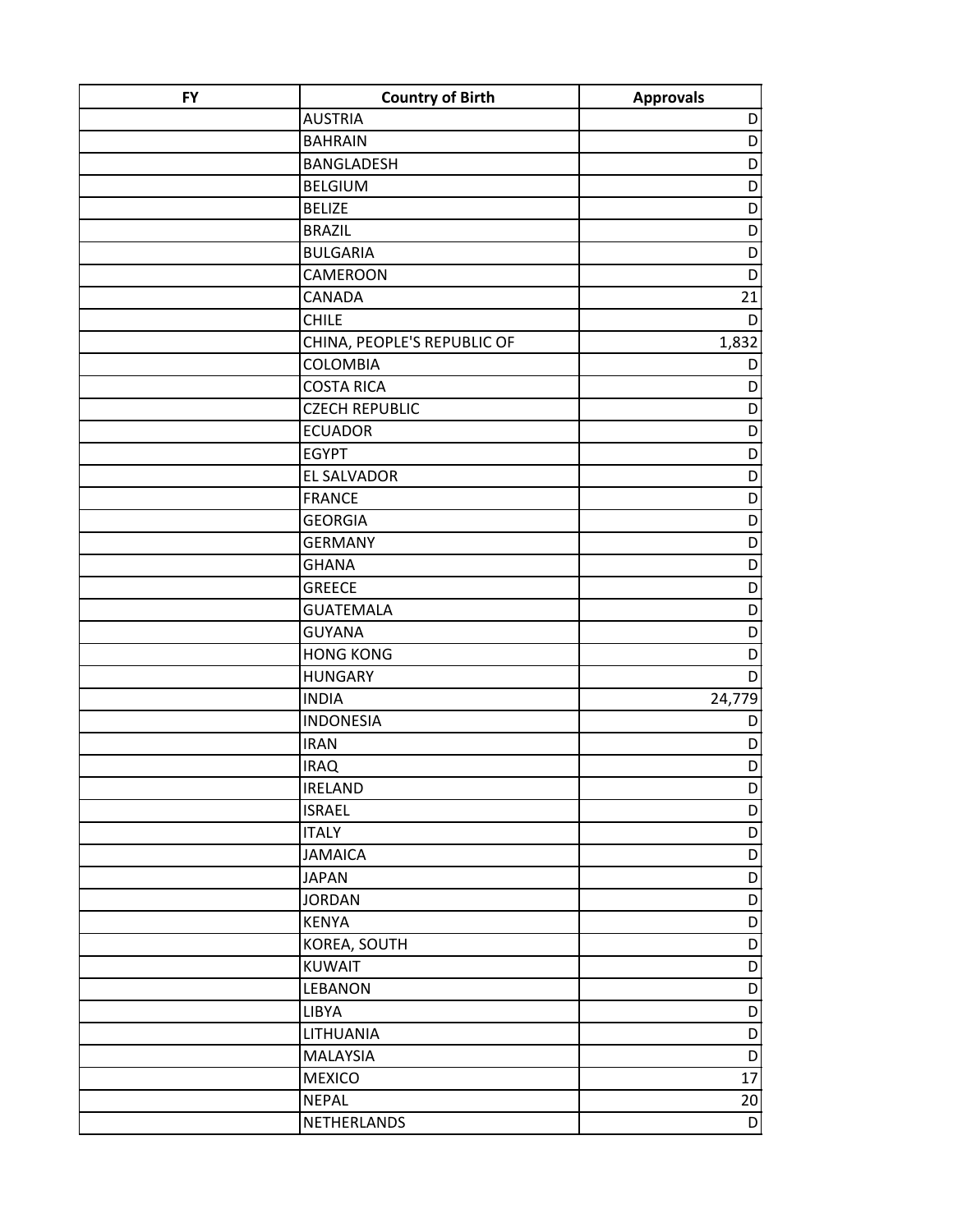| <b>FY</b> | <b>Country of Birth</b>     | <b>Approvals</b> |
|-----------|-----------------------------|------------------|
|           | <b>NEW ZEALAND</b>          | D                |
|           | NICARAGUA                   | D                |
|           | <b>NIGERIA</b>              | D                |
|           | <b>OMAN</b>                 | D                |
|           | <b>PAKISTAN</b>             | 13               |
|           | PANAMA                      | D                |
|           | PERU                        | D                |
|           | <b>PHILIPPINES</b>          | 204              |
|           | <b>POLAND</b>               | D                |
|           | QATAR                       | D                |
|           | <b>ROMANIA</b>              | D                |
|           | <b>RUSSIA</b>               | D                |
|           | <b>SAUDI ARABIA</b>         | D                |
|           | <b>SERBIA</b>               | D                |
|           | <b>SINGAPORE</b>            | D                |
|           | <b>SOUTH AFRICA</b>         | D                |
|           | <b>SPAIN</b>                | D                |
|           | <b>SRI LANKA</b>            | D                |
|           | <b>SWEDEN</b>               | D                |
|           | SWITZERLAND                 | D                |
|           | <b>SYRIA</b>                | D                |
|           | <b>TAIWAN</b>               | D                |
|           | <b>TANZANIA</b>             | D                |
|           | <b>THAILAND</b>             | D                |
|           | TRINIDAD AND TOBAGO         | $\overline{D}$   |
|           | <b>TUNISIA</b>              | D                |
|           | <b>TURKEY</b>               | D                |
|           | TURKMENISTAN                | D                |
|           | <b>UKRAINE</b>              | D                |
|           | UNITED ARAB EMIRATES        | D                |
|           | UNITED KINGDOM              | 13               |
|           | <b>NOT REPORTED</b>         | 148              |
|           | <b>UZBEKISTAN</b>           | D                |
|           | VENEZUELA                   | D                |
|           | <b>VIETNAM</b>              | D                |
|           | ZIMBABWE                    | D                |
| 2018      |                             | 6,800            |
|           | ANTIGUA-BARBUDA             | D                |
|           | <b>ARMENIA</b>              | D                |
|           | <b>BELGIUM</b>              | D                |
|           | <b>BRAZIL</b>               | D                |
|           | <b>BURMA</b>                | $\mathsf D$      |
|           | CANADA                      | D                |
|           | CHINA, PEOPLE'S REPUBLIC OF | 501              |
|           | <b>COSTA RICA</b>           | D                |
|           | <b>DOMINICAN REPUBLIC</b>   | D                |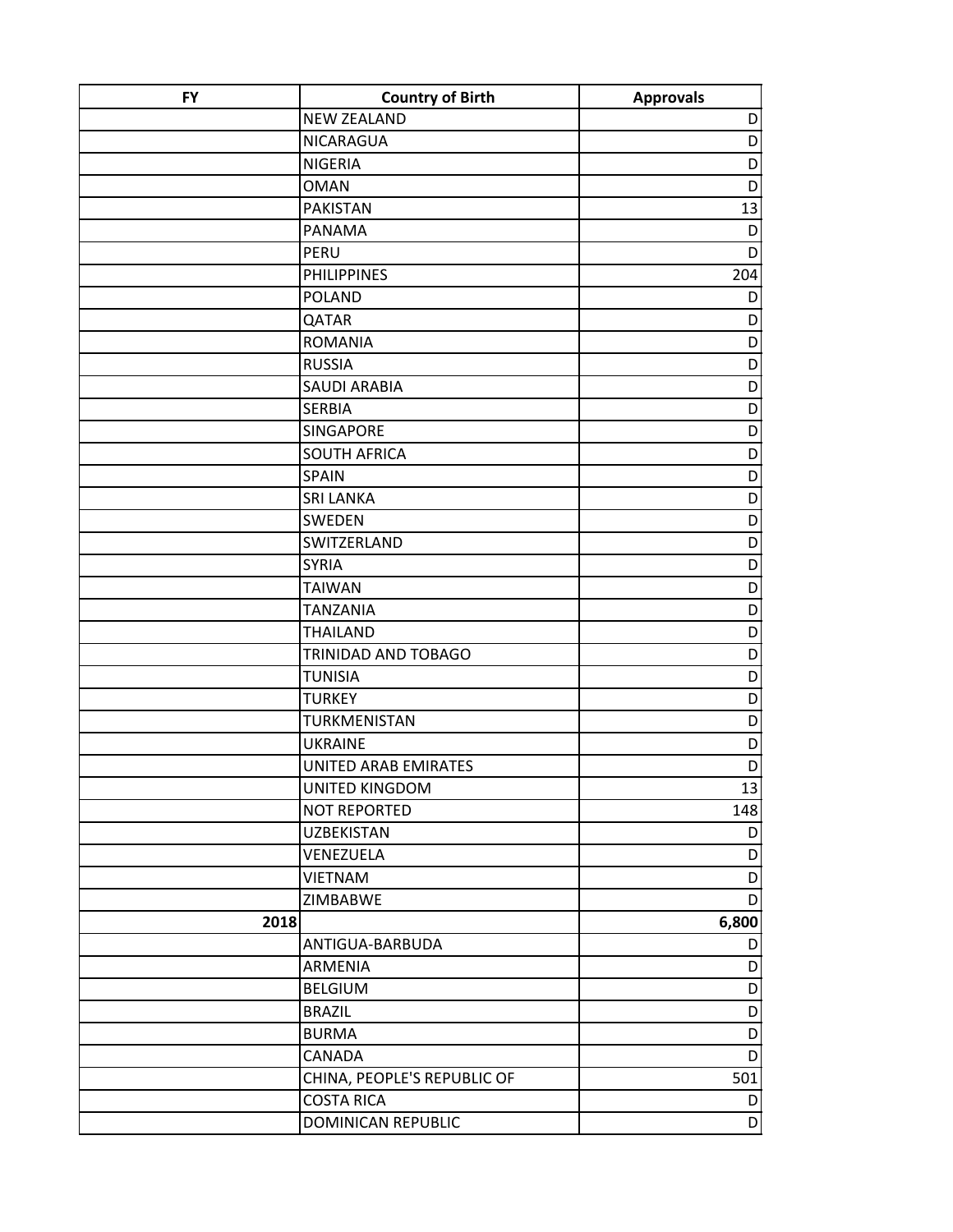| <b>FY</b>          | <b>Country of Birth</b>     | <b>Approvals</b>        |
|--------------------|-----------------------------|-------------------------|
|                    | <b>EGYPT</b>                | D                       |
|                    | <b>EL SALVADOR</b>          | $\mathsf D$             |
|                    | <b>FRANCE</b>               | D                       |
|                    | <b>GERMANY</b>              | D                       |
|                    | <b>GUATEMALA</b>            | D                       |
|                    | <b>HUNGARY</b>              | D                       |
|                    | <b>INDIA</b>                | 6,130                   |
|                    | <b>INDONESIA</b>            | D                       |
|                    | <b>IRAN</b>                 | D                       |
|                    | <b>JAPAN</b>                | D                       |
|                    | KOREA, SOUTH                | D                       |
|                    | LIBYA                       | D                       |
|                    | <b>MEXICO</b>               | 32                      |
|                    | <b>NEPAL</b>                | D                       |
|                    | NETHERLANDS                 | D                       |
|                    | <b>NIGERIA</b>              | D                       |
|                    | <b>OMAN</b>                 | $\overline{\mathsf{D}}$ |
|                    | <b>PAKISTAN</b>             | D                       |
|                    | PERU                        | D                       |
|                    | <b>PHILIPPINES</b>          | 31                      |
|                    | <b>RUSSIA</b>               | $\mathsf D$             |
|                    | <b>SAUDI ARABIA</b>         | D                       |
|                    | <b>SERBIA</b>               | D                       |
|                    | <b>SRI LANKA</b>            | D                       |
|                    | <b>SUDAN</b>                | D                       |
|                    | <b>TAIWAN</b>               | D                       |
|                    | <b>THAILAND</b>             | D                       |
|                    | <b>TUNISIA</b>              | D                       |
|                    | <b>UGANDA</b>               | D                       |
|                    | <b>UKRAINE</b>              | D                       |
|                    | <b>UNITED ARAB EMIRATES</b> | D                       |
|                    | <b>NOT REPORTED</b>         | 42                      |
|                    | <b>VIETNAM</b>              | $\mathsf{D}$            |
| <b>Grand Total</b> |                             | 90,946                  |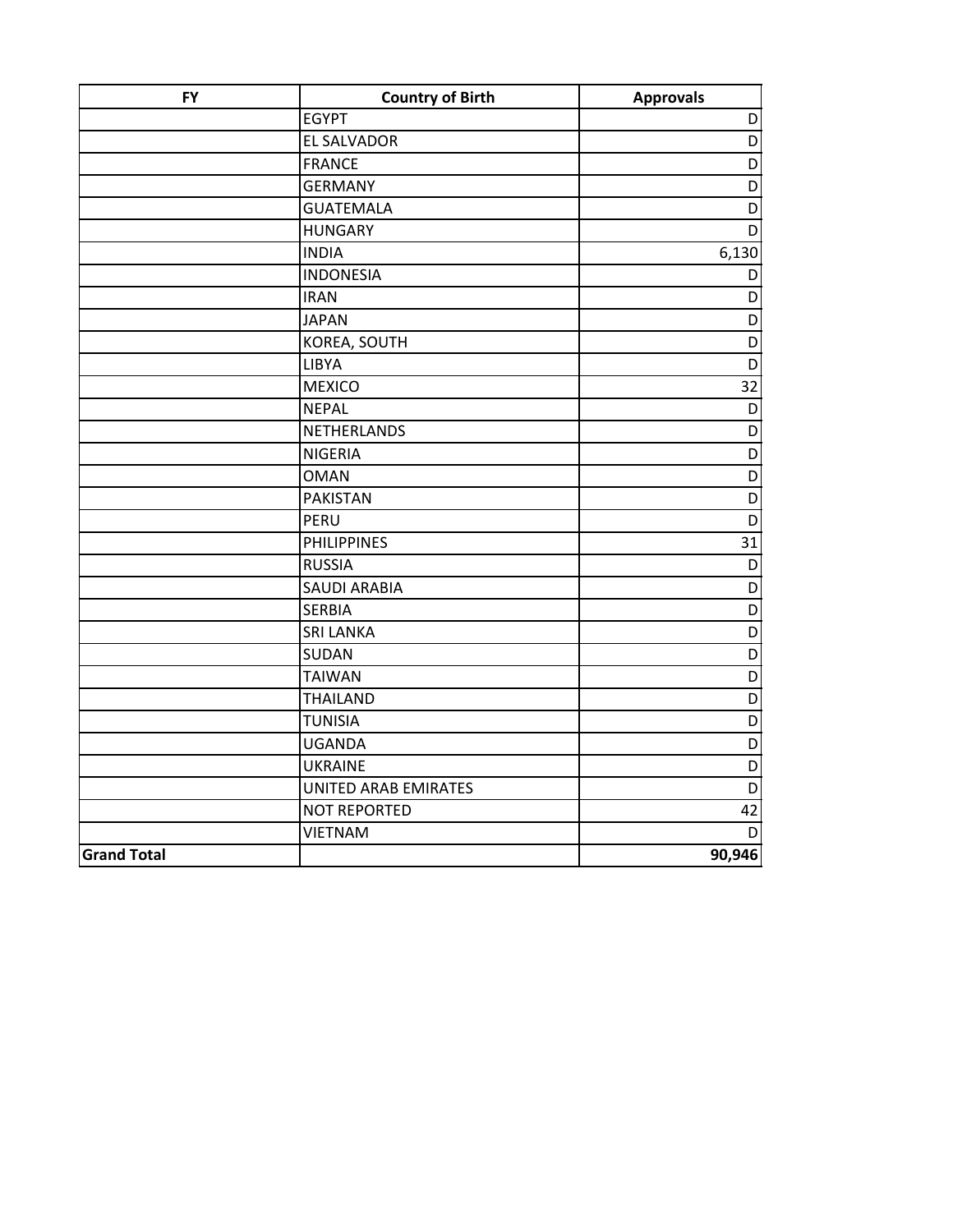

U.S. Citizenship<br>and Immigration<br>Services

**I‐765 Applicants for Employment Authorization for H‐4 Non‐Immigrants by Applicant Country of Birth (Replacement and Extensions) Fiscal Years 2015‐2018**

 $\mathcal{L}=\{1,2,3,4,5\}$ 

Source: USCIS, data as of December 25, 2017. This report reflects the most up-to-date data available at the time the report was generated. Duplicate and rejected applications have been removed. Initial applications show a distinct count of individuals. Per USCIS best practices, units of less than 10 are aggregated so as to limit the possibility of the de-anonymization of data. "D" represents data withheld to protect privacy. The letter "H" replaces the value in a total column where one could deduce the value of D. Replacement and renewal data may include multiple approvals for a single beneficiary.

| <b>FY</b> | <b>Country of Birth</b>     | Replacement | <b>Extension</b> | <b>Grand Total</b> |
|-----------|-----------------------------|-------------|------------------|--------------------|
| 2015      |                             | 20          | 166              | 186                |
|           | <b>CHILE</b>                |             | D                | D                  |
|           | CHINA, PEOPLE'S REPUBLIC OF |             | D                | D                  |
|           | <b>INDIA</b>                | 19          | 156              | 175                |
|           | <b>ISRAEL</b>               |             | D                | D                  |
|           | <b>PHILIPPINES</b>          |             | D                | D                  |
|           | <b>TURKEY</b>               |             | D                | D                  |
|           | UNITED KINGDOM              |             | D                | D                  |
|           | <b>NOT REPORTED</b>         | D           |                  | D                  |
|           | VENEZUELA                   |             | D                | D                  |
| 2016      |                             | 257         | 9,628            | 9,885              |
|           | ARGENTINA                   |             | D                | D                  |
|           | <b>BRAZIL</b>               |             | D                | D                  |
|           | CAMEROON                    |             | D                | D                  |
|           | CANADA                      |             | D                | D                  |
|           | <b>CHILE</b>                |             | D                | D                  |
|           | CHINA, PEOPLE'S REPUBLIC OF | D           | H                | 313                |
|           | <b>COLOMBIA</b>             |             | D                | D                  |
|           | <b>ETHIOPIA</b>             |             | D                | D                  |
|           | <b>FRANCE</b>               |             | D                | D                  |
|           | <b>HUNGARY</b>              |             | D                | D                  |
|           | <b>INDIA</b>                | 247         | 9,145            | 9,392              |
|           | <b>INDONESIA</b>            |             | D                | D                  |
|           | <b>ISRAEL</b>               |             | D                | D                  |
|           | <b>ITALY</b>                |             | D                | D                  |
|           | <b>JAMAICA</b>              |             | D                | D                  |
|           | <b>JORDAN</b>               |             | D                | D                  |
|           | <b>KOREA</b>                |             | D                | D                  |
|           | KOREA, SOUTH                |             | D                | D                  |
|           | <b>KUWAIT</b>               |             | D                | D                  |
|           | LEBANON                     |             | D                | D                  |
|           | <b>MEXICO</b>               |             | D                | D                  |
|           | <b>MOROCCO</b>              |             | D                | D                  |
|           | <b>NEPAL</b>                |             | D                | D                  |
|           | NETHERLANDS                 |             | D                | D                  |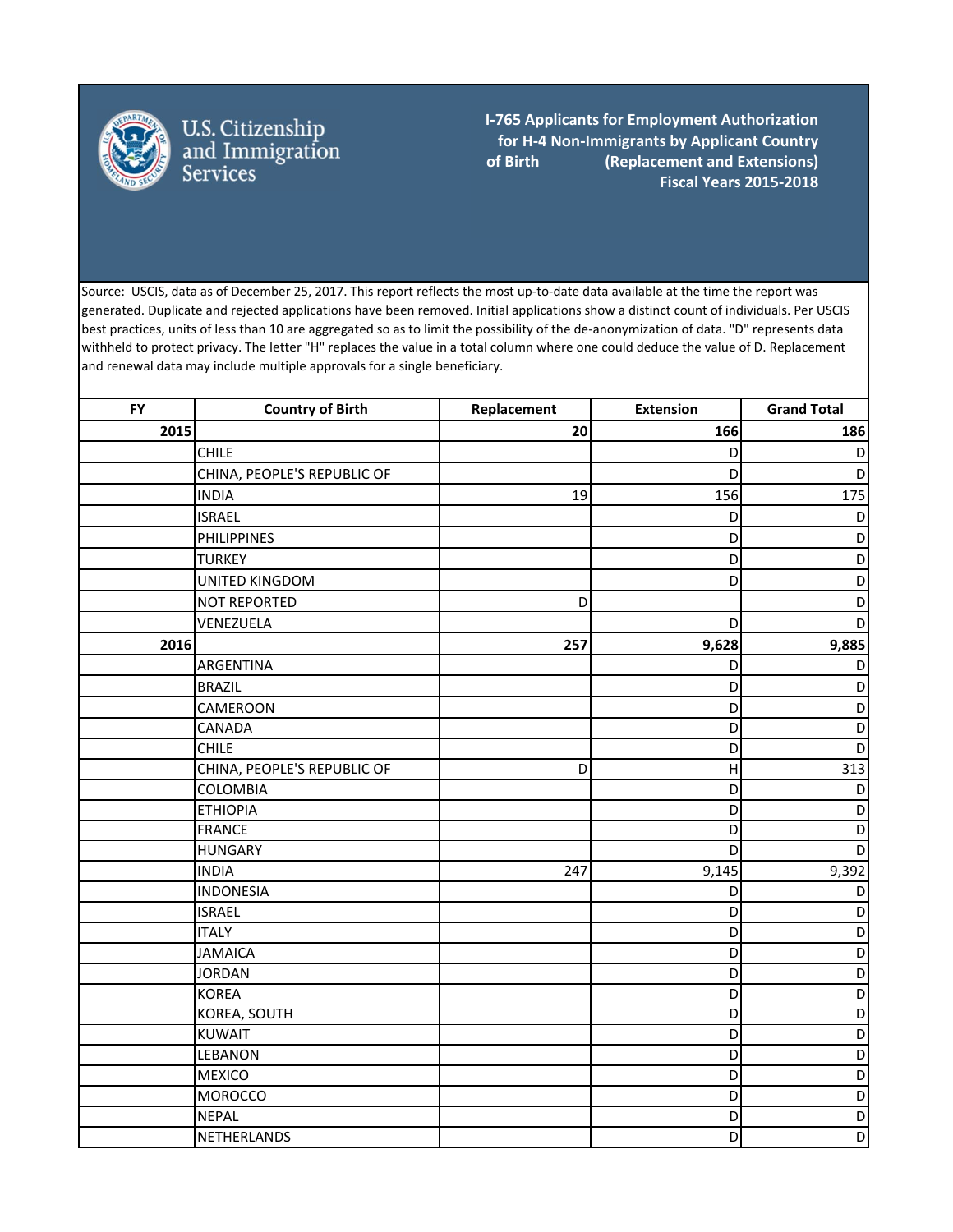| <b>FY</b> | <b>Country of Birth</b>     | Replacement | <b>Extension</b>          | <b>Grand Total</b> |
|-----------|-----------------------------|-------------|---------------------------|--------------------|
|           | <b>NEW ZEALAND</b>          |             | D                         | D                  |
|           | <b>NIGER</b>                |             | D                         | $\mathsf D$        |
|           | NIGERIA                     |             | D                         | D                  |
|           | <b>PAKISTAN</b>             |             | D                         | D                  |
|           | PERU                        | D           |                           | D                  |
|           | <b>PHILIPPINES</b>          |             | 72                        | 72                 |
|           | <b>SLOVAK REPUBLIC</b>      |             | D                         | D                  |
|           | <b>SOUTH AFRICA</b>         |             | D                         | D                  |
|           | SPAIN                       |             | D                         | D                  |
|           | <b>SRI LANKA</b>            |             | D                         | D                  |
|           | SWITZERLAND                 |             | D                         | D                  |
|           | <b>SYRIA</b>                |             | D                         | D                  |
|           | <b>TURKEY</b>               |             | D                         | D                  |
|           | UNITED ARAB EMIRATES        |             | D                         | D                  |
|           | UNITED KINGDOM              |             | D                         | D                  |
|           | <b>NOT REPORTED</b>         | D           | $\mathsf{H}$              | 42                 |
|           | VENEZUELA                   |             | D                         | D                  |
| 2017      |                             | 308         | 18,917                    | 19,225             |
|           | ARGENTINA                   |             | D                         | D                  |
|           | <b>BOLIVIA</b>              |             | D                         | D                  |
|           | <b>BRAZIL</b>               |             | D                         | D                  |
|           | CAMEROON                    |             | D                         | D                  |
|           | CANADA                      |             | D                         | D                  |
|           | CHINA, PEOPLE'S REPUBLIC OF | 12          | 643                       | 655                |
|           | COLOMBIA                    |             | D                         | D                  |
|           | DENMARK                     |             | D                         | D                  |
|           | <b>DOMINICAN REPUBLIC</b>   |             | D                         | D                  |
|           | <b>EGYPT</b>                |             | D                         | D                  |
|           | EL SALVADOR                 |             | D                         | D                  |
|           | <b>FRANCE</b>               |             | D                         | D                  |
|           | <b>GERMANY</b>              |             | D                         | D                  |
|           | <b>GHANA</b>                |             | D                         | D                  |
|           | <b>HONG KONG</b>            |             | D                         | D                  |
|           | <b>INDIA</b>                | 293         | 18,014                    | 18,307             |
|           | <b>IRAN</b>                 |             | D                         | D                  |
|           | <b>ISRAEL</b>               |             | D                         | $\mathsf D$        |
|           | <b>ITALY</b>                |             | D                         | $\mathsf D$        |
|           | <b>JAMAICA</b>              |             | D                         | D                  |
|           | <b>JAPAN</b>                |             | D                         | D                  |
|           | KOREA, SOUTH                |             | D                         | D                  |
|           | LEBANON                     |             | D                         | D                  |
|           | <b>MALAYSIA</b>             |             | D                         | D                  |
|           | <b>MEXICO</b>               |             | D                         | D                  |
|           | <b>NEPAL</b>                |             | D                         | D                  |
|           | NIGERIA                     |             | D                         | D                  |
|           | <b>OMAN</b>                 |             | D                         | D                  |
|           | PAKISTAN                    |             | D                         | D                  |
|           | <b>PHILIPPINES</b>          | D           | $\boldsymbol{\mathsf{H}}$ | 93                 |
|           | PORTUGAL                    |             | D                         | $\mathsf D$        |
|           | QATAR                       |             | D                         | $\mathsf{D}$       |